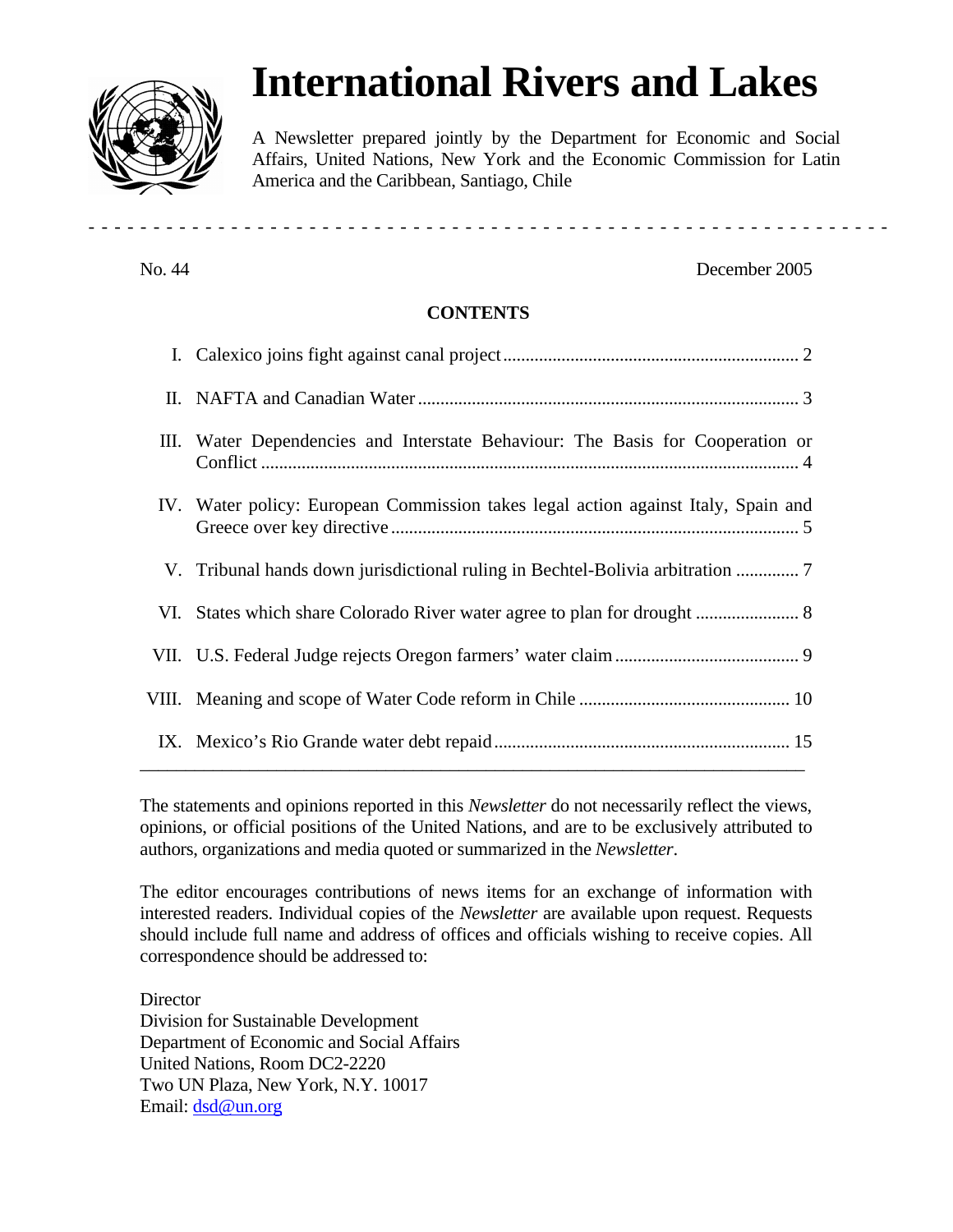# **I. Calexico joins fight against canal project<sup>1</sup>**

Calexico, California -- Illustrating strong cross-border ties, Calexico has sided with neighbouring Mexicali in opposing a canal-lining project that would boost deliveries to the San Diego region, but dry up irrigation water needed by Mexican farmers. Calexico argues that its economic and environmental interests were not taken into account in a multimillion-dollar plan to line the All-American Canal, which carries Colorado River water to the Imperial Valley.

The city is seeking to intervene in the federal lawsuit brought by U.S. conservation groups and Mexicali's Economic Development Council against the U.S. Department of the Interior and the Bureau of Reclamation. Businesses in Calexico, a city of 40,000, are heavily dependent on buyers from neighbouring Mexicali, with a population of more than 1 million. City officials fear that any detrimental effect on Mexicali could prove devastating to Calexico. "More than 90 per cent of our sales tax revenue comes in from Mexicali," Calexico Mayor Alex Perrone said. "We live on the retail from Mexico."

The lawsuit, filed in federal court in Las Vegas, seeks to halt a plan to replace an unlined and leaky, 23-mile stretch of the canal with a concrete-lined channel and send the saved water – enough to supply some 134,000 households – to San Diego County. The lawsuit alleges that the project will hurt Mexicali farmers who for decades have relied on seepage from the canal for their fields, and as a result have established rights to the water. It also says important wetlands in Mexico fed by the seepage will be harmed. Calexico's petition, filed on 31 October 2005, sides with Mexicali and the U.S. conservation groups against the project. It argues that the U.S. agencies failed to consider economic and environmental effects the project will have on the city.

"When they start building the new canal, just imagine the dust that goes into the environment," Perrone said. Calexico is not seeking to intervene on the water-rights question. "That's Mexicali's issue," the mayor said. Cash-strapped Calexico is counting on the Mexicali Economic Development Council to pay the costs of the lawsuit.

"The city is very concerned about this project, and is very fortunate that they can have someone pay their fees," said Jennifer Lyon, Calexico's city attorney. The council agreed. "Calexico and Mexicali are sister cities, and we're linked like twins," executive director René Acuña said.

Several Colorado River water users are also seeking to participate in the case, but unlike Calexico, they are supporting the All-American Canal project. They are: the Central Arizona Water Conservation District; the states of California and Nevada; the Southern Nevada Water Authority; the San Diego County Water Authority; the Imperial Irrigation District; the Metropolitan Water District of Southern California; and the La Jolla, Rincon, San Pasqual, Pauma and Pala Bands of Mission Indians.

<u>.</u>

<sup>&</sup>lt;sup>1</sup> Based on an article at U.S. Water News Online. November 2005. http://www.uswaternews.com/archives/arcconserv/5calejoin11.html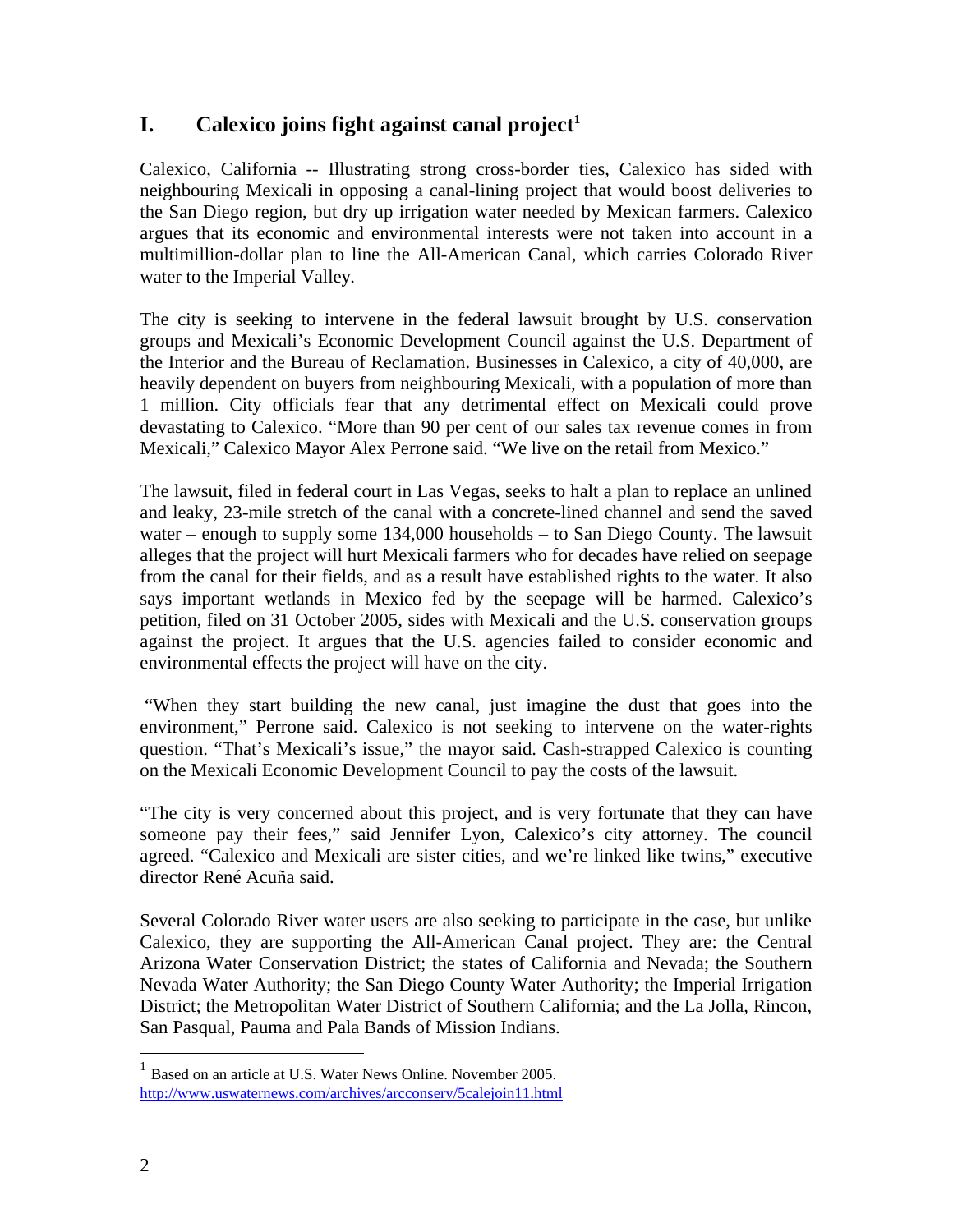John Liarakos, a spokesman for the San Diego County Water Authority, said the canallining project is moving forward and is in the construction-and-design phase. The Imperial Irrigation District, in charge of building the new link, expects to solicit bids early next year and complete the project by 2008.

# **II. NAFTA and Canadian Water<sup>2</sup>**

*The excerpts below are taken from a commentary written by former Alberta premier, Peter Lougheed. It was published by the Toronto daily* Globe and Mail *under the title "A Thirsty Uncle Looks North."*

I [Mr. Lougheed] predict that the United States will be coming after our fresh water aggressively within three to five years. We must prepare to ensure we are not trapped in an ill-advised response. It would be a major mistake for Canada to handle this issue badly. With climate change and growing needs, Canadians will need all the fresh water we can conserve, particularly in the western provinces; I was usually able to get support from the caucus – but not when it came to fresh water.

As Alberta premier, I travelled to Washington each spring to lobby U.S. senators for market access to our surplus oil and natural gas. I became friends with Senator Henry Jackson from Washington State, who was Chairman of the Senate's Energy Committee. He convinced me that it would be positive for Canada to take advantage of Section 21 of GATT and secure a free-trade agreement between Canada and the United States.

I took this idea up at my final first-ministers' conference in the spring of 1985, and proposed the concept to then Prime Minister Brian Mulroney, who quickly adopted the idea. The free-trade agreement was negotiated with President Ronald Reagan.

Fresh water was not included in the FTA. Had we been pressured, the Canadian strategy, as I recall, was to reject the inclusion of water, but we would have had to trade something else of major value in exchange.

Fast forward to today. I spend time in Arizona and observe the dryness, the barren riverbeds and the constant concern about water shortage there and in neighbouring states, including California. I talk to a lot of people about water. My political instincts tell me that some time soon water availability is going to rise to the top of the U.S. domestic agenda and someone will say: "What about Canada? They have lots of excess water and we have the free-trade agreement. Let's demand they share their water with us."

With the population and political shift from the U.S. northeast to Texas, Arizona, Nevada and California, what has not been on the agenda soon will be. My strongly-held view is we Canadians should be prepared to respond firmly with a forceful "No. We need it for ourselves!"

 2 Based on "A Thirsty Uncle Looks North," by Peter Lougheed for the *Globe and Mail*, 11 November 2005, Toronto. Published with permission of the author, who holds the copyright. http://www.theglobeandmail.com/servlet/ArticleNews/TPStory/LAC/20051111/COLOUGHEED11/TPComment/TopStories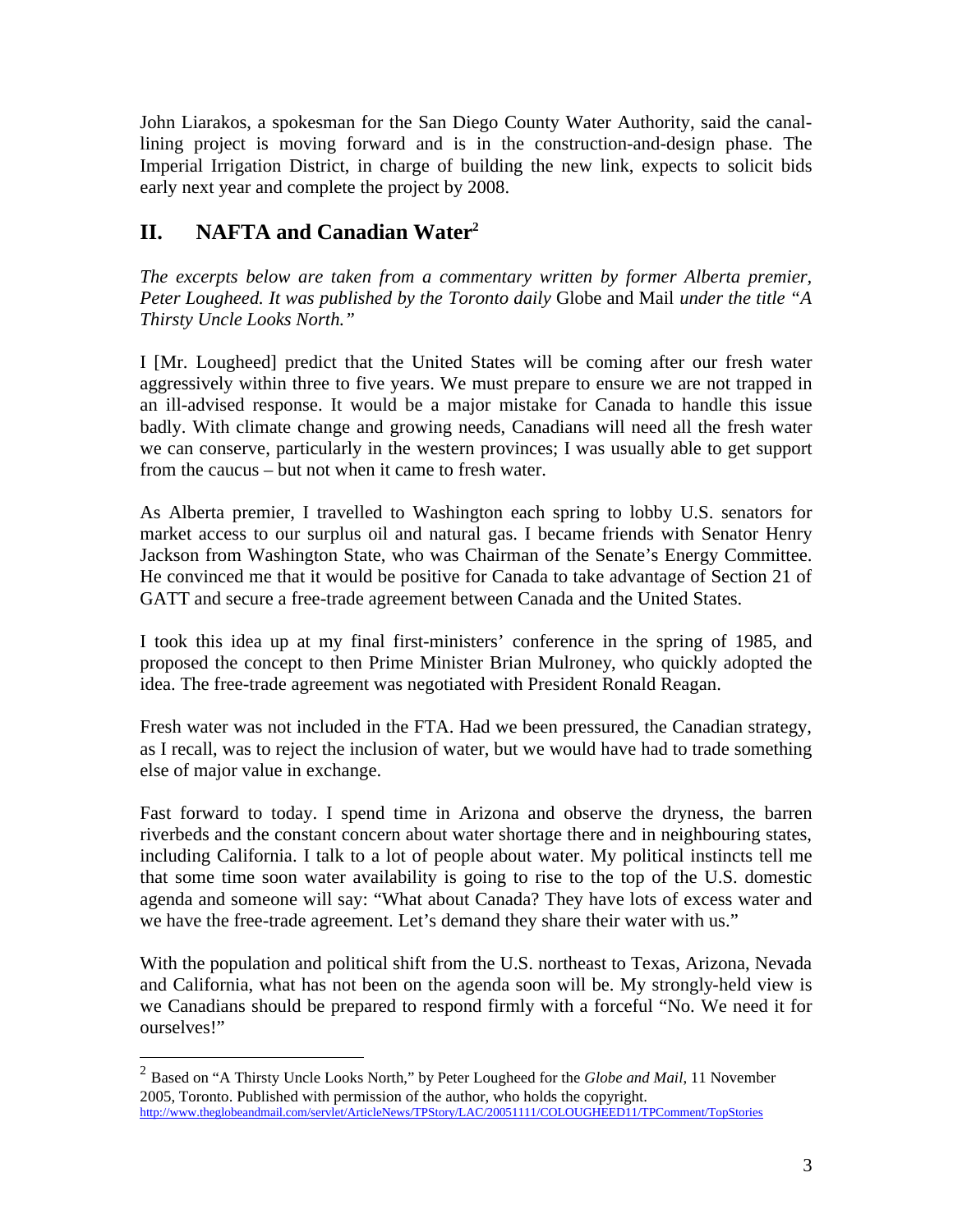#### *Why should we not export fresh water?*

There are many compelling reasons. Water is essential to our life and its supply is not always certain. Water is essential to our food production, and why increase our dependence on foreign food supplies? Water can be a determinant in job location; let's bring good jobs to Canadians.

#### *So, how can Canadians prepare for this thirst for our water?*

1. Governments and their departments of environment must put out current, reliable data and encourage the exchange of data across Canada. We must include the entire 49th parallel as well as the Great Lakes, which have their own important water issues.

2. The federal government House Leader should join with other house leaders to hold a special water debate in the House of Commons no later than next spring.

3. The provincial governments through their premiers should move the water issue to the forefront and prepare for legislative debates next spring.

4. Private sector research groups across Canada should pick up on the Canada West Foundation's January 2005 report 'Balancing Act: Water Conservation and Economic Growth.'

5. Environmental groups and business associations should form an alliance to pressure political parties to make the water issue a priority.

# **III. Water Dependencies and Interstate Behaviour: The Basis for Cooperation or Conflict<sup>3</sup>**

Africa's shared river basins cover approximately 63 per cent of the surface area of the continent, contain 78 per cent of the human population and, more significantly, hold over 90 per cent of the continent's surface water resources. While far less information is available on the water contained in shared aquifer systems, or the precise extent to which countries in the more arid regions of Africa rely on these systems, they represent critically important sources of water for the countries located in Africa's desert and semidesert areas. Similarly, many major cities and towns across Africa rely heavily on groundwater resources to meet the needs of domestic and industrial water users. Clearly, a full understanding of the strategic nexus between water and security in sub-Saharan Africa requires a sound knowledge of the role of international river basins and shared aquifers in the current and future development plans of each country.

Several recent social and economic studies have highlighted the pervasive poverty and low human development index (HDI) values of many countries in sub-Saharan Africa. In

1

<sup>&</sup>lt;sup>3</sup> This is an excerpt from a larger work by Peter Ashton and Anthony Turton on: "Water and Security in Sub-Saharan Africa: Emerging Concepts and their Implications for Effective Water Resource Management in the Southern African Region". *In* Brauch, H. G. et al, Eds., forthcoming (March 2007), *Facing Global Environmental Change: Environmental, Human, Energy, Food, Health and Water Security Concepts.*  Berlin, Springer-Verlag. The permission has been granted by Springer Verlag who holds the copyright.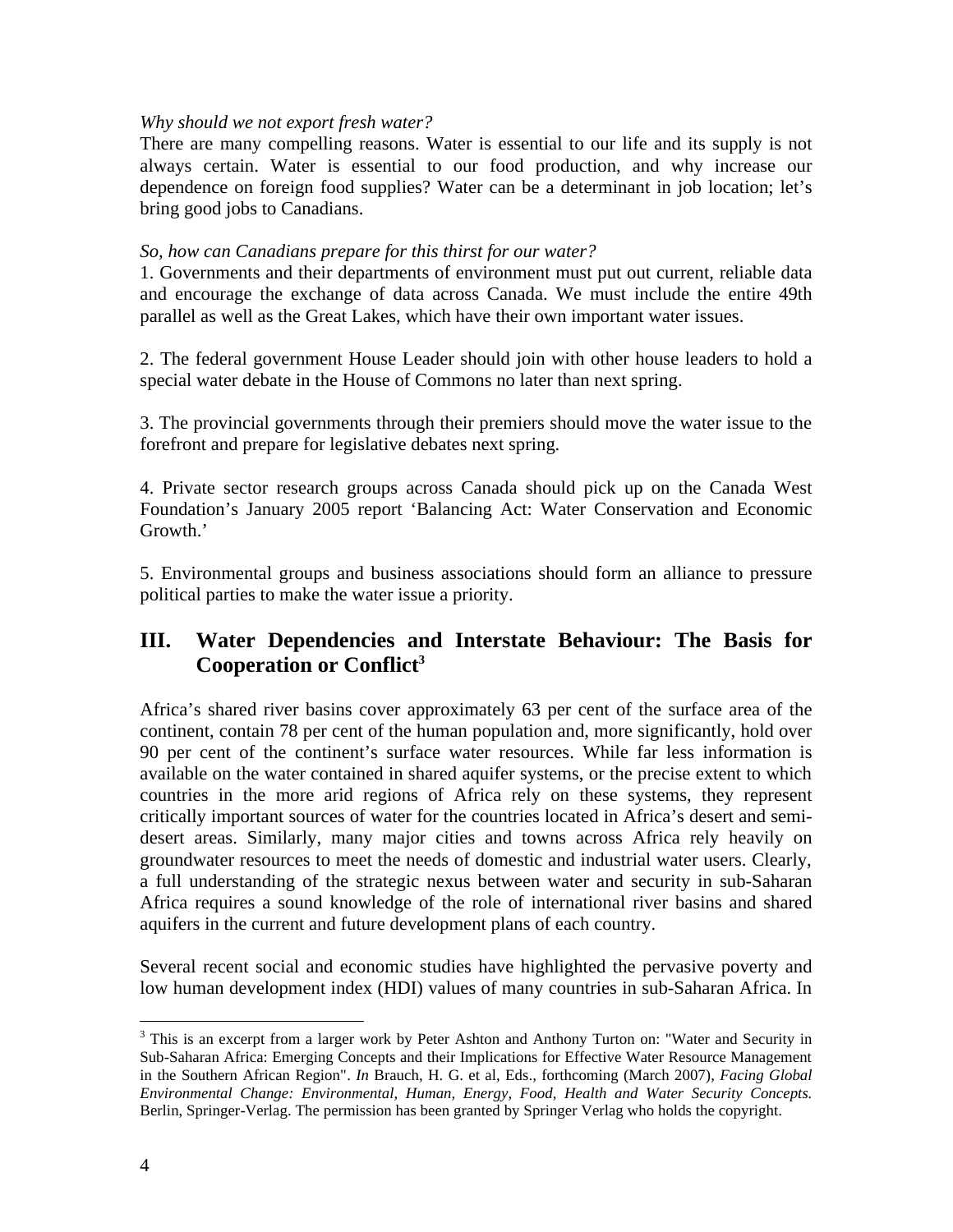these countries, problems caused by a shortage of 'first-order resources' (water) are accentuated by the shortage of 'second-order resources' (infrastructure, institutions, money and skills), impeding their ability to achieve sustainable social and economic development. Typically, 'poor' states seldom achieve sustained security of water supply because of their inability to mobilize sufficient economic, human and technological resources. Conversely, relatively 'rich' states can more easily deploy a wide variety of resources to resolve their water supply problems.

Given the extent and importance of shared water resources in Africa, purely inwardlooking strategies offer few dependable prospects of long-term national water security and several countries would likely suffer considerable hardship were they to adopt such strategies. This is clearly illustrated by South Africa and Zimbabwe, where efforts were concentrated on national rather than regional priorities and supply-side options were used to meet the growing demands for water. The outcome of the so-called "hydraulic mission" of these states is clearly visible in the number of large-scale water storage reservoirs and inter-basin transfer schemes. Whilst these schemes provide sufficient water to meet national needs, they increase the pressure on shared water resources and emphasize disparities with neighbouring countries that cannot afford such options.

The extent to which African countries rely on shared surface and groundwater resources heightens the need for states to look beyond purely national priorities and harness the region's collective social, economic and technological resources to attain a common goal, that of assuring long-term water security. In strategic terms, this challenge presents African countries with the opportunity to shape and secure a variety of shared benefits with implications far beyond those of national and regional water security. Most notable amongst these are the promotion of political and economic stability across the continent.

Earlier studies evaluated the number and types of agreements between countries that shared trans-boundary water resources. These authors concluded that the available evidence indicated low levels of inter-state collaboration and that this represented a potential "risk" of future conflict between the states concerned. However, more recent studies have revealed a widespread preference amongst Southern African states to cooperate in the management of their shared water resources. This view has been strengthened by the interim results of a study of the scope and intent of international agreements that South Africa has entered into with its neighbours. This study revealed that South Africa has entered into 59 international water-related agreements with neighbouring states and the international community.

# **IV. Water policy: European Commission takes legal action against Italy, Spain and Greece over key directive<sup>4</sup>**

The European Commission has sent final warnings to Italy, Spain and Greece for not complying with basic provisions under the EU Water Framework Directive.

 4 Reference: IP/05/1302. Brussels, 18 October 2005. http://europa.eu.int/rapid/pressReleasesAction.do?reference=IP/05/1302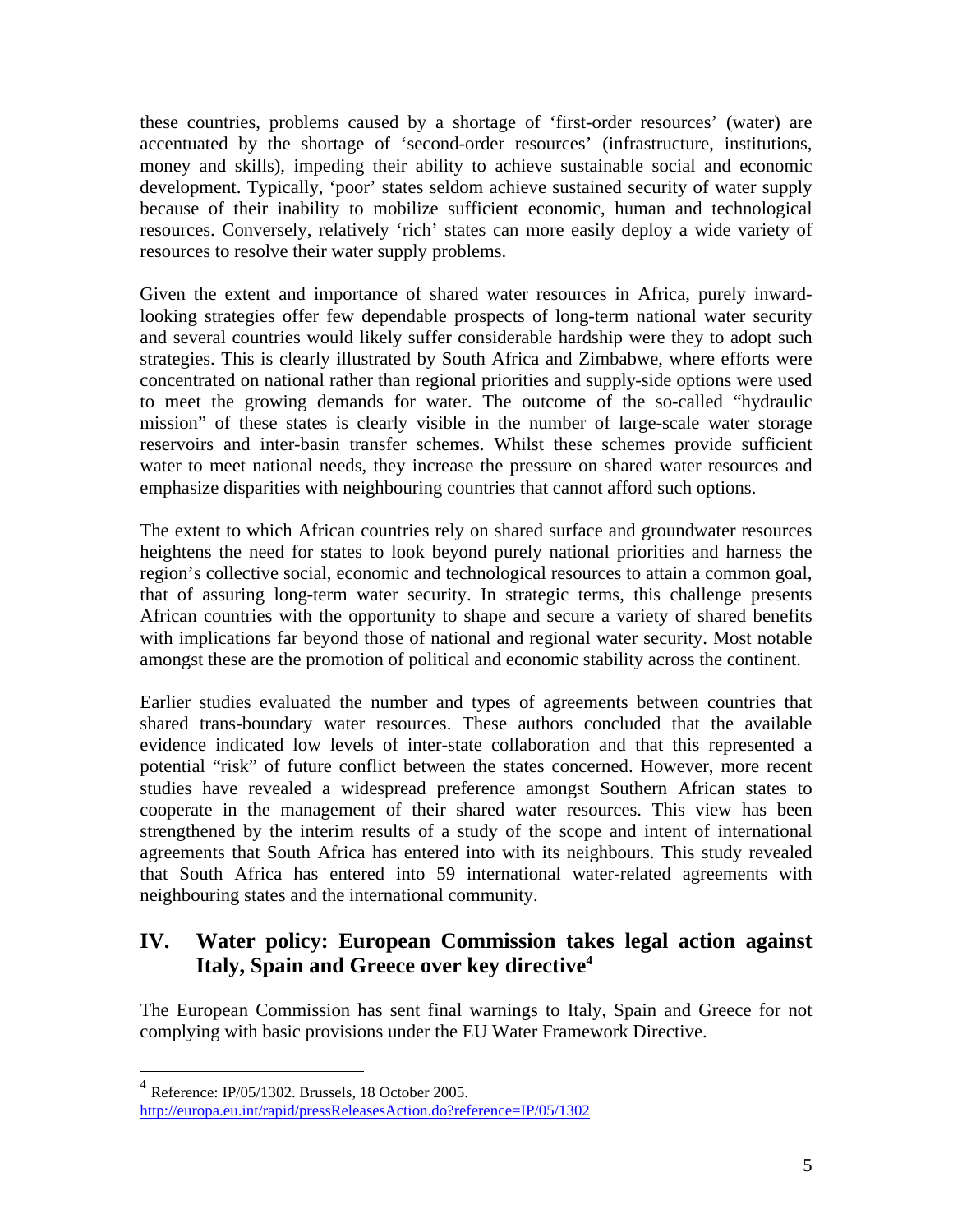The timely designation of their river basin districts, which should have been done already in June of last year, is one of the important building blocs needed to achieve good quality of all water resources. The Commission has also sent first warnings to Italy and Greece for failing to submit environmental studies on the current state of their water resources.

These actions are part of a series of environment-related infringement decisions against several Member States which the Commission is now announcing. Commenting on the decisions, Environment Commissioner Stavros Dimas said: "European citizens are entitled to clean water and a healthy environment. Proper and timely implementation of this ambitious directive will help Italy, Spain and Greece to manage their precious water resources better. I expect these countries to fulfil their obligations under the Directive in a speedy manner."

#### *The Water Framework Directive*

The Water Framework Directive,<sup>5</sup> the cornerstone of EU water policy, establishes a European framework for the protection of all water bodies in the European Union – rivers, lakes, coastal waters and groundwater. Its objective is that all water resources should be of good quality by 2015. This is to be reached through curbs on pollution and cooperative management of water resources within each river basin.

The Directive requires Member States to set up river basin districts, which can include several individual river basins, aquifers and coastal waters. These management units are to be the basis for a series of measures, including analyses and reports on the conditions of water bodies. The Water Framework Directive operates with clear deadlines for the various steps required to move toward sustainable water management in Europe with each step building on the previous.

#### *Clarifying river basin districts and who will manage them*

By 22 June 2004 at the latest, Member States were required to have designated river basin districts and provided the Commission with detailed information on the authorities they had appointed to manage them.

This requirement was intended to provide a clear picture of the administrative arrangements put in place to meet the directive's ambitious goals. Information is especially important where water bodies are shared by different Member States, but also for citizens, water users and stakeholders who need to have water-management arrangements clarified. Italy, Spain and Greece have yet to provide all of the necessary information and so they have been sent a final written warning. Failure to respond adequately may lead the Commission to take action before the European Court of Justice.

#### *First environmental studies of current situation*

By 22 March 2005 at the latest, each Member State was required to report to the Commission on the results of detailed environmental studies carried out on the current state of each river basin district lying within its territory.

<sup>1</sup> <sup>5</sup> Directive 2000/60/EC of the European Parliament and of the Council of 23 October 2000 establishing a framework for Community action in the field of water policy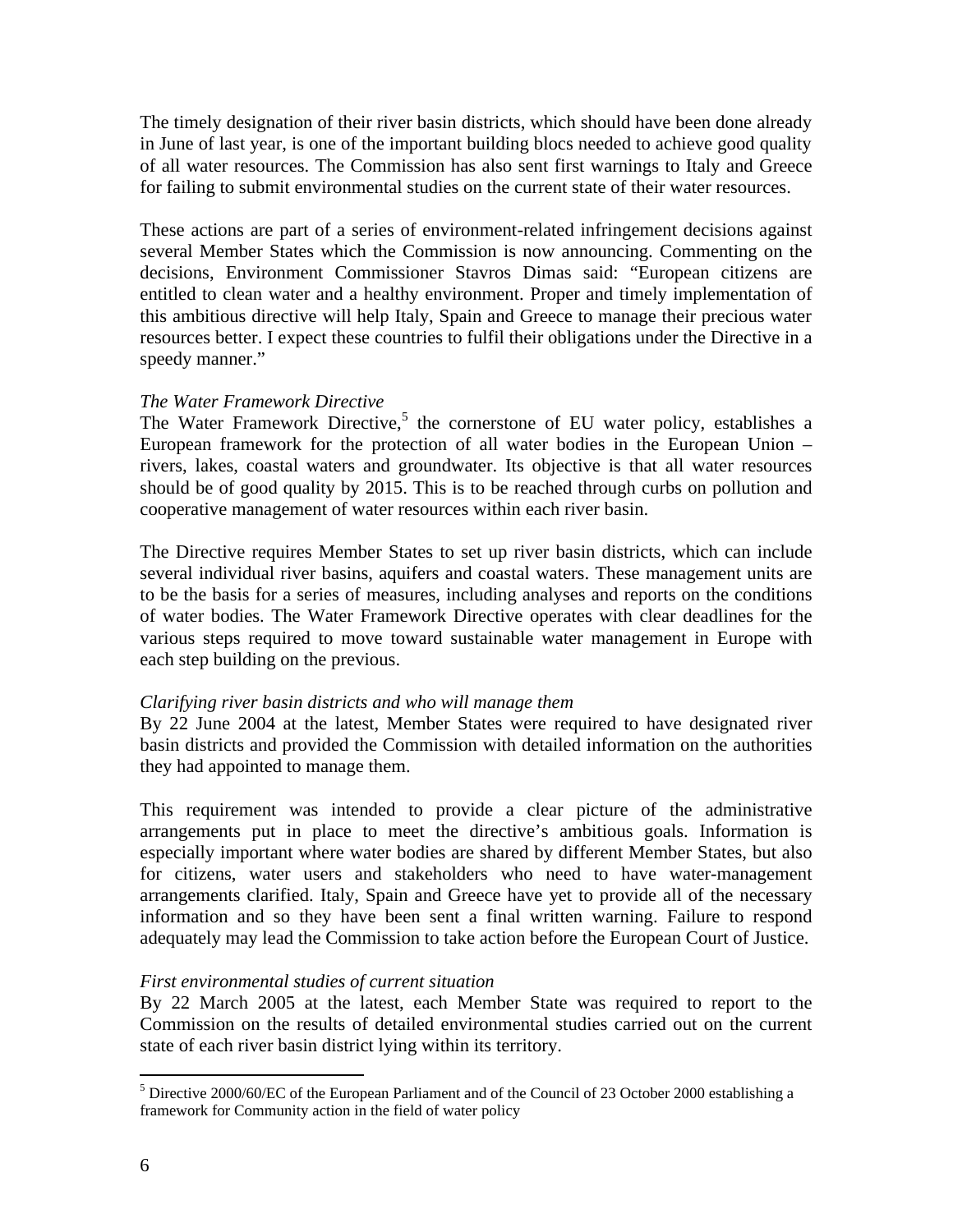The studies themselves were supposed to have been finalised by 22 December 2004. By making clear what needs to be addressed through future anti-pollution measures, these studies represent a further important step towards the goal of achieving good water quality, serving as a first basis for filling gaps in knowledge, identifying priorities and preparing broad public consultation.

Failure to provide these studies on time might seriously hamper follow-up steps leading to good quality of all European waters by 2015. The Commission has sent Italy and Greece a first warning for not forwarding these studies in time.

#### *Legal Process*

Article 226 of the Treaty gives the Commission powers to take legal action against a Member State that is not respecting its obligations.

If the Commission considers that there may be an infringement of EU law that warrants the opening of an infringement procedure, it addresses a "Letter of Formal Notice" (first written warning) to the Member State concerned, requesting it to submit its observations by a specified date, usually two months. In the light of the reply or absence of a reply from the Member State concerned, the Commission may decide to address a "Reasoned Opinion" (final written warning) to the Member State.

This clearly and definitively sets out the reasons why it considers there to have been an infringement of EU law, and calls upon the Member State to comply within a specified period, usually two months. If the Member State fails to comply with the Reasoned Opinion, the Commission may decide to bring the case before the Court of Justice. Where the Court of Justice finds that the Treaty has been infringed, the offending Member State is required to take the measures necessary to conform.

Article 228 of the Treaty gives the Commission power to act against a Member State that does not comply with a previous judgement of the European Court of Justice. The article also allows the Commission to ask the Court to impose a financial penalty on the Member State concerned.

# **V. Tribunal hands down jurisdictional ruling in Bechtel-Bolivia arbitration<sup>6</sup>**

*Quasi-private arbitration tribunals are increasingly active in water-related matters. Although the subject of the arbitration below does not relate to international waters, the mechanism will, sooner or later, be utilized by investors in relation to waters shared by more than one country. The article below illustrates the increasing role of arbitration tribunals in investment policy.*

 $\overline{a}$ <sup>6</sup> Luke Eric Peterson. Investment Treaty News, 2 November 2005. http://www.iisd.org/pdf/2005/investment\_investsd\_nov2\_2005.pdf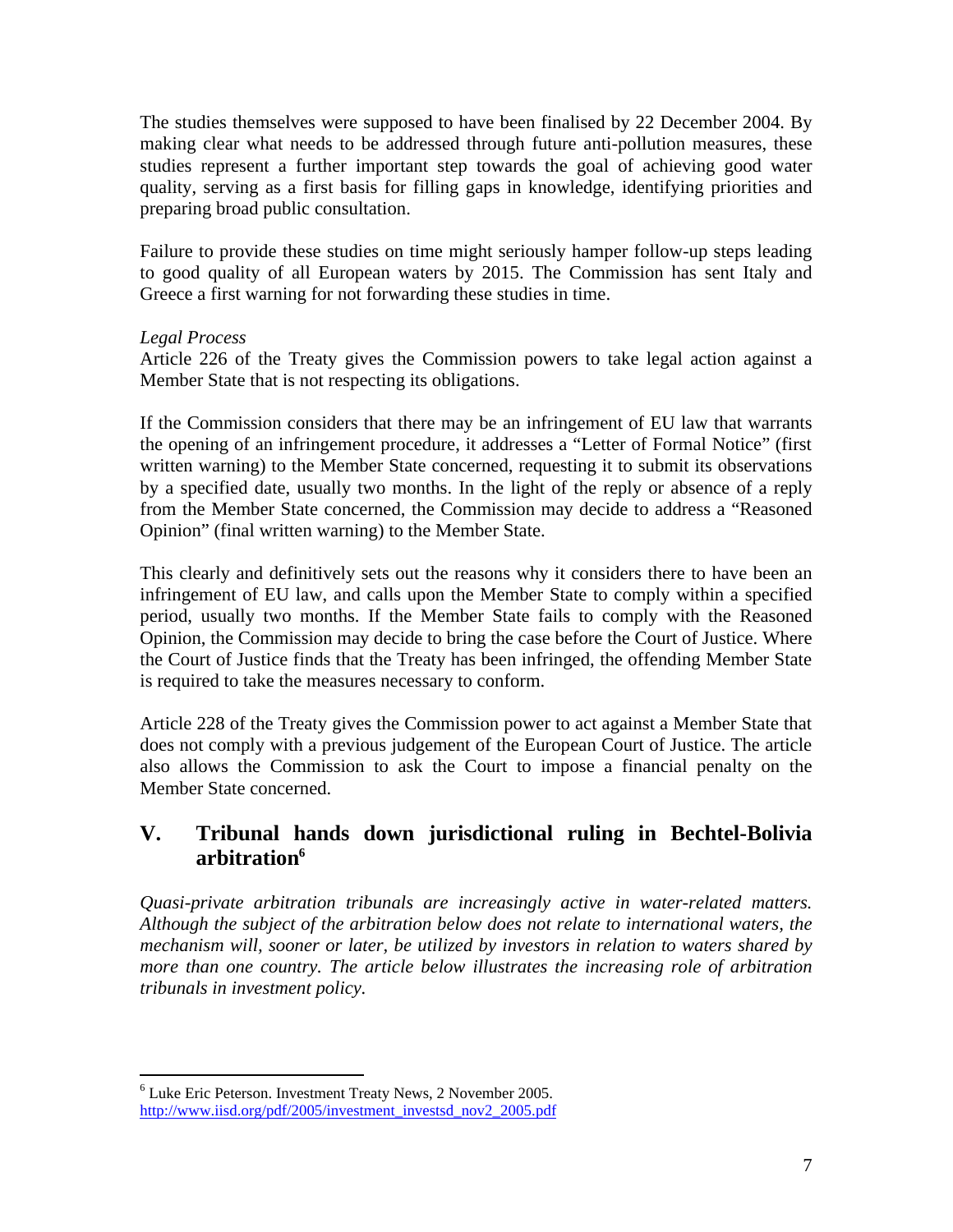A tribunal at the International Centre for Settlement of Investment Disputes (ICSID) has found jurisdiction to examine the merits of a claim by Aguas del Tunari in its investment treaty arbitration against the Government of Bolivia.

According to the website of the ICSID facility, the decision was rendered on 21 October 2005. The proceedings remain pending. The decision comes after a notable wait, with hearings on jurisdiction having been held in February 2004.

The Aguas del Tunari investment consortium, led by a subsidiary of US-based Bechtel Enterprises, alleges that Bolivia has violated investor protections contained in the Dutch-Bolivia bilateral investment treaty. The firm seeks unspecified damages for losses arising out of the alleged mistreatment of its investment in the water system of Cochabamba, Bolivia's third largest city.

Aguas del Tunari signed a concession contract to operate that water service in September 1999. However, decisions to raise prices charged to households led to political outcry, and, eventually, to heated public demonstrations in early 2000. The Government imposed martial law to rein in demonstrations, company officials were forced to flee the country, and the contract was eventually cancelled by the government.

Responding to a request for comment from Investment Treaty News, a media relations spokesperson for Bechtel, said: "The shareholders of Aguas del Tunari welcome the decision of the ICSID tribunal and hope it will contribute to the amicable resolution which they have sought since the beginning of this investment dispute."

# **VI. States which share Colorado River water agree to plan for drought<sup>7</sup>**

Phoenix, Arizona -- The seven states that share Colorado River water have agreed on a plan to deal with drought issues and future water shortages. However, a dispute over whether Arizona and Nevada can tap in-state tributaries remains unresolved. Nevada has nearly exhausted its Colorado River apportionment and wants to draw water from the Virgin River, a tributary of the Colorado. States on the upper river object to the plan. But to avoid a showdown on that issue, the states pledged to work on finding alternative sources of water that could replace the Virgin River supply.

Those alternatives would have to be in place by 2012, when Nevada says it will run out of existing resources. If the dispute lands in court, it will drag Arizona with it, jeopardizing as much as half of the water that flows to Phoenix and Tucson through the Central Arizona Project Canal. The upper river states have also raised questions about Arizona's use of tributaries – in-state rivers that, like the Virgin, flow into the Colorado. "We've got to back away from the tributary issue," said Herb Guenther, director of the Arizona Department of Water Resources.

 7 Based on an article at U.S. Water News Online. September 2005. http://www.uswaternews.com/archives/arcconserv/5statwhox9.html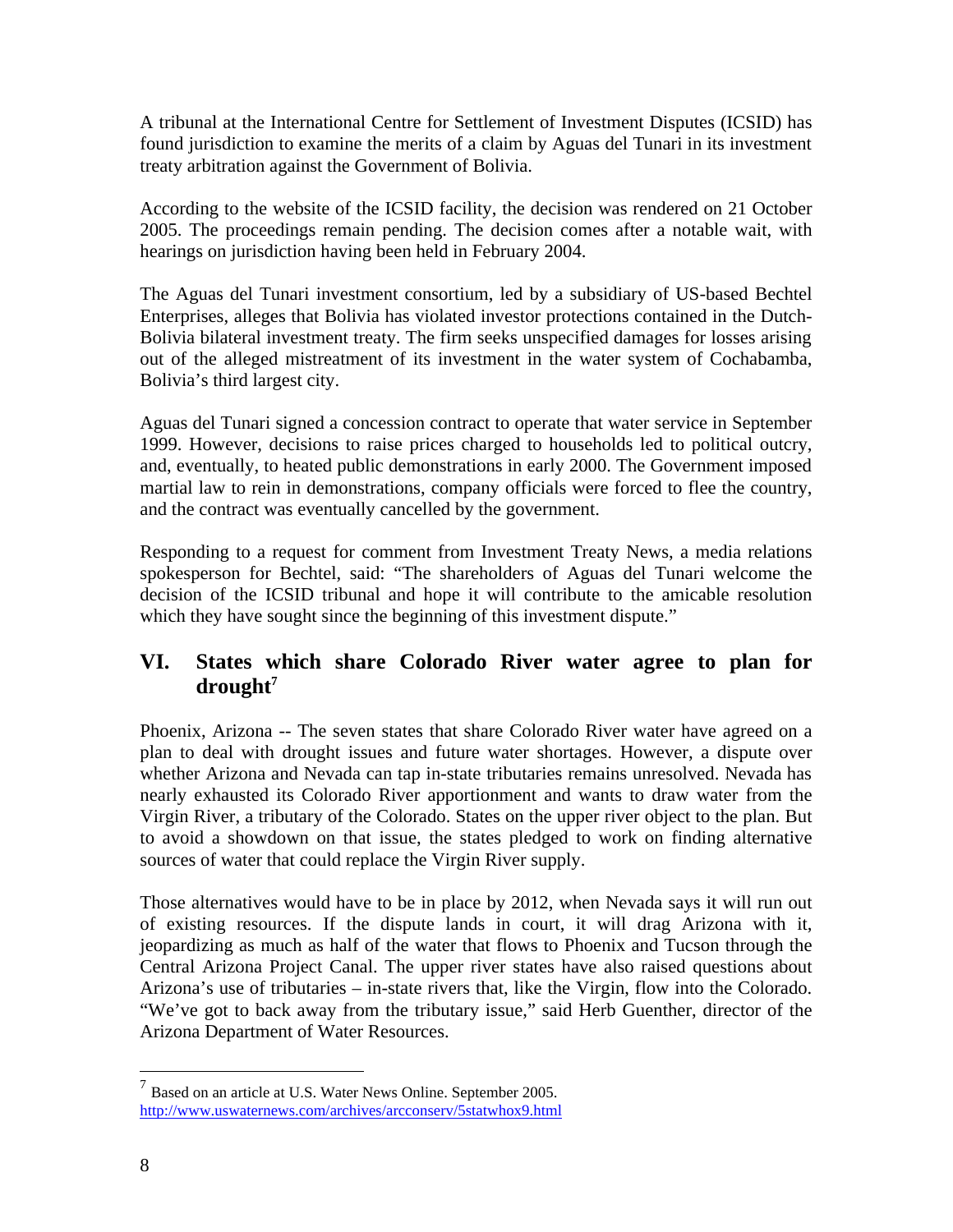"If we hang up on that, there's only one way to solve it and it's through litigation." Representatives from the states signed the agreement in San Diego and sent it to U.S. Interior Secretary Gale Norton, who has told the states she will impose her own plan if talks among them fail. The plan is filled with promises to continue working on various issues and lays out ideas ranging from lining canals and creating new storage basins to cloud-seeding and weed removal. It addresses key concerns of the upper river states – Colorado, New Mexico, Utah and Wyoming – and those on the lower river – Arizona, Nevada and California.

The upper basin states want assurances that they will not be forced to give up water from their reservoirs to meet the needs of the lower basin states if a shortage occurs. The lower basin states want to settle how treaties with Mexico would be handled in times of drought. Guenther said the final agreement includes the three basic elements that have been discussed for months – better management of the river's two largest storage reservoirs, Lakes Mead and Powell; improving efficiency among users, mostly farmers who order water almost daily; and augmenting the river's flow.

# **VII. U.S. Federal Judge rejects Oregon farmers' water claim<sup>8</sup>**

*Although not strictly related to international waters, the article below provides input for the ongoing discussion about the nature and extent of rights on water.* 

Portland, Oregon -- A federal judge has rejected a \$100 million claim by Klamath River Basin irrigators in Oregon who argued the government owed them compensation for water diverted from agriculture in 2001 to protect salmon.

U.S. Court of Federal Claims Judge Francis M. Allegra called the claim 'unrealistic' and a 'fantasy' in a 52-page opinion issued in Washington, D.C. He said the irrigators had no property rights to the water, rejecting their argument that diverting it for salmon amounted to an unconstitutional 'taking' of private property by the government.

"This ruling is important because it rejects a pretty extreme view of property rights and water law," said Todd True, an attorney for Earthjustice, an environmental law firm involved in the case. Roger Marzulla, the attorney for the association, which represents about two dozen irrigators, said an appeal was likely. "What's wrong with this decision is it reverses 100 years of reclamation law," Marzulla said. He said the ruling gives the federal government "absolute authority and control over all irrigation in the West" – control that is "a very scary prospect for farmers."

One of the farmers leading the battle also called it a bad decision. "I would give you a bigger perspective that it is bad for America when citizens are deprived of the ability to make a living," said Lynn Long, a member of the Klamath Water Users Association

<sup>8&</sup>lt;br>Based on an article at U.S. Water News Online. September 2005. http://www.uswaternews.com/archives/arcrights/5judgreje9.html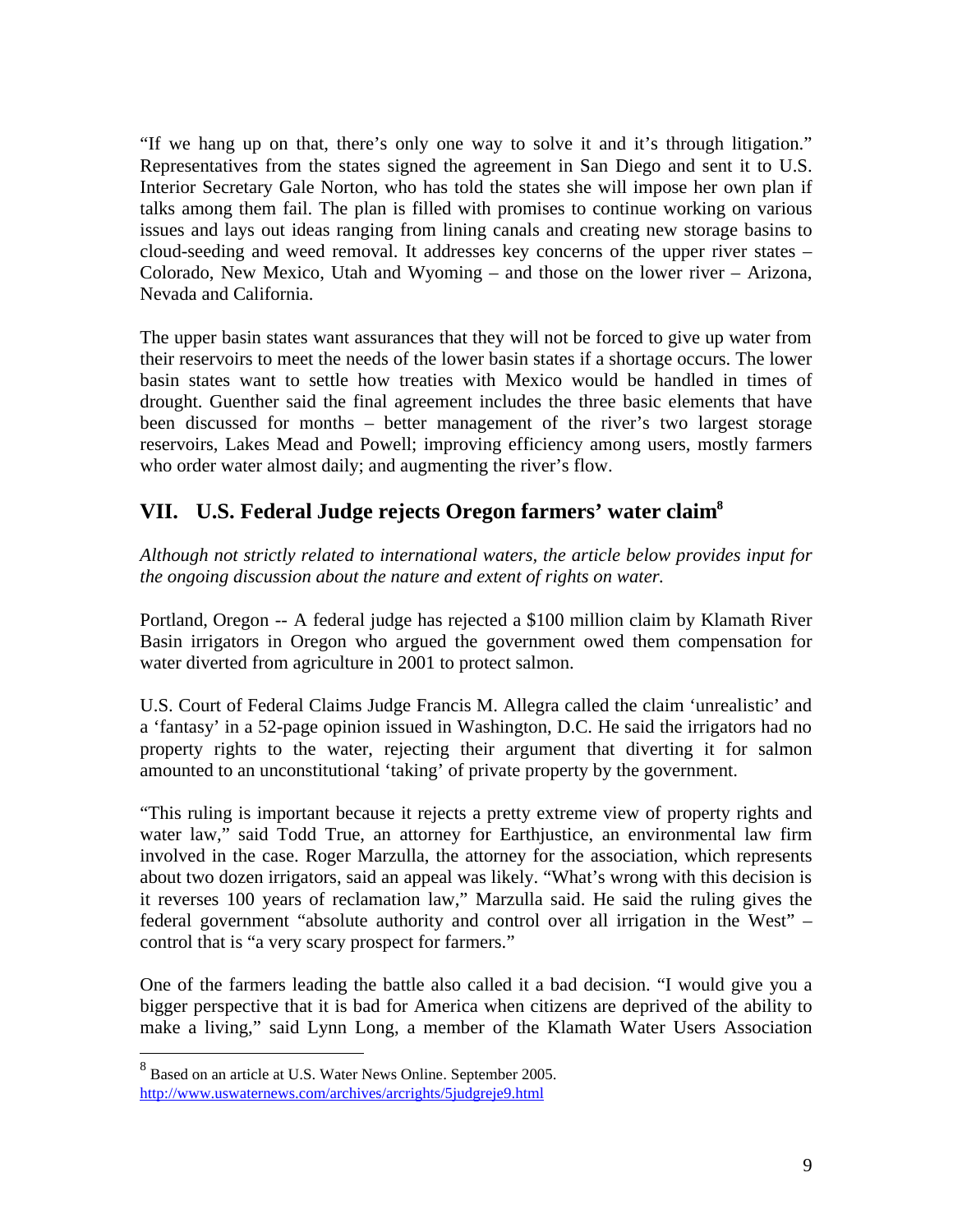board of directors. He said courts have been too liberal in interpreting property rights laws, causing problems for farmers and areas of the country that rely heavily on agriculture. "We don't have a water crisis in America; we have a judicial crisis," Long said.

True, however, said the ruling reflects a more mainstream legal view about property rights. "Water is a resource that has to be shared and does not belong to one group," True said. "And there has to be a fair balance about how it is used." Deciding how to manage and allocate water has been a difficult problem in the Klamath Basin ever since the Klamath Project to reclaim farmland was first authorized by Congress in 1905.

The U.S. Bureau of Reclamation must balance the needs of endangered sucker fish in Upper Klamath Lake and threatened coho salmon in the Klamath River with more than 1,000 farms in the Klamath Reclamation District, a sprawling area which lies in the dry highlands east of the Cascade Range along the California border. Allegra ruled that fishermen and American Indian tribes also had to be considered by federal water managers, along with fish and wildlife  $-$  key arguments by the government and the Pacific Coast Federation of Fishermen's Associations, which was allowed to intervene in the case and represented by Earthjustice.

The federation and Earthjustice also argued that requiring payment for water used to protect threatened or endangered species could undermine the Endangered Species Act by making it too costly to enforce. Allegra said the irrigators may have a contractual claim to the water, but suggested the case was weak and they "face an uphill battle."

The Klamath Water Users Association originally had claimed irrigators were owed \$1 billion in compensation for the diversions water that sent about a third of their allotted water to help threatened coho salmon in 2001. The association later reduced that claim to \$100 million.

# **VIII. Meaning and scope of Water Code reform in Chile<sup>9</sup>**

*While the reform of a domestic law is in principle a domestic matter, the Chilean Water Law has been a hot issue within the international water community. Its reform sheds light on the shortcomings of an ideological, "no-government is the best government," approach to water as well as the needs of the greater public. In connection with the recent reform of the 1981 Water Code in Chile, a document on the meaning and scope of the reform has been produced by Humberto Peña, Director of the General Department of Water (DGA) of Chile and member of the South American Technical Advisory Committee (SAMTAC) of the Global Water Partnership (GWP).*

 $\overline{a}$ <sup>9</sup> Humberto Peña, August 2005. The Circular of the Network for Cooperation in Integrated Water Resource Management for Sustainable Development in Latin America and the Caribbean, no. 22. Available at http://www.eclac.org/drni/noticias/circulares/4/22044/Carta22es.pdf (Spanish) and http://www.eclac.org/drni/noticias/circulares/4/22044/Carta22in.pdf (English).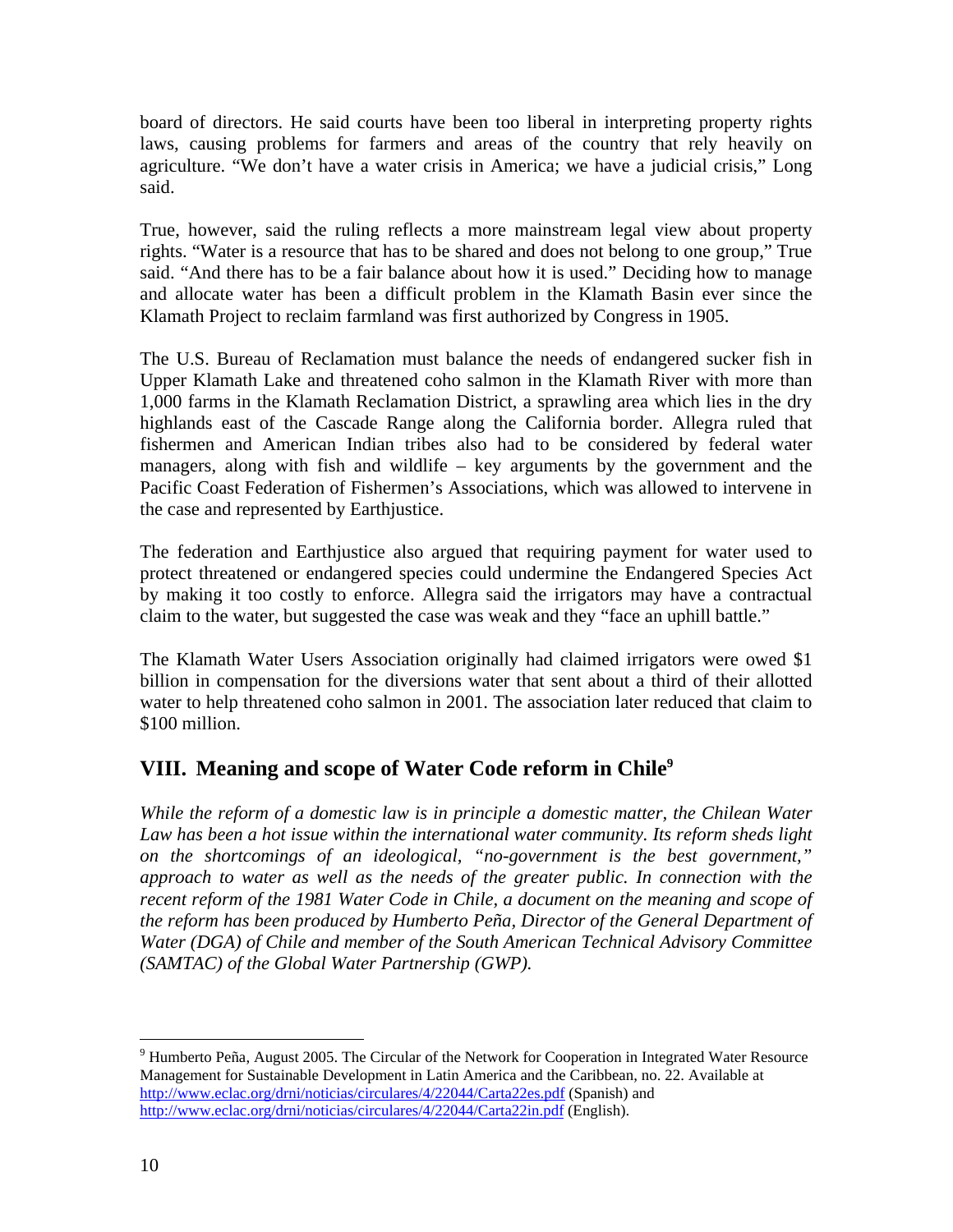Following 13 years of negotiations in the Chilean Congress, the amendment of the Water Code was recently approved by a wide consensus. The amendment is of great importance for Chile, given that the country's consistent growth in the economy and exports (especially water-intensive products), and the social development witnessed over the past 20 years, have resulted in various user sectors increasing their demand for water resources, which were already being used to their limit. Society's new environmental awareness has also generated increasing water demand for conservation purposes.

The reform was therefore a reflection of the need to review the legal and economic system regulating the use of water resources, with a view to promoting the efficient use of water by private individuals and society as a whole, within a framework of associated environmental protection. The reform process of the Chilean Water Code is also relevant to other countries in the region, given the interest sparked by the radical inclusion of market incentives for water management, which has no precedent in other national legislations.

#### *1981 Water Code*

The text that had been in force until now was adopted in 1981 when the authoritarian government regime attempted to adapt legislation to a neoliberal ideological and economic system. Accordingly, the new water legislation was aimed at generating 'sound' water use rights, creating markets and reducing the role of the State.

Water legislation provided for the market to play a crucial role in two areas: (i) reallocation of water among private individuals; and (ii) original allocation of water rights. In terms of the first issue, the 1981 Code established that, although water would still be considered national property for public use, the rights to use water would have characteristics of property under civil law.

With reference to the second aspect, original water use rights would be allocated by the State free of charge, without any priorities, permanently and without any limit on the quantity demanded, to all private individuals that requested them. In addition, users do not have to justify the quantity requested, as the public authority is obliged to grant their request subject to availability (third party rights remain unaffected). In the event of two or more requests for the same water and insufficient availability to grant them all, rights must be allocated through auctions.

The legislation also established that right holders would have no obligation to use the water, on the basis that the market would function by generating an opportunity cost for rights used inadequately, which should provide sufficient incentive. The aim of these amendments was to lay the foundations for a water rights market and to generate incentives for increasing the efficiency of water use.

This method of allocating water resources did not have the expected results, however, as the auction mechanism was hardly ever used in practice, and the allocation of water rights without any limits and restrictions gave rise to various situations that were detrimental to the country, such as the accumulation of water rights for hoarding and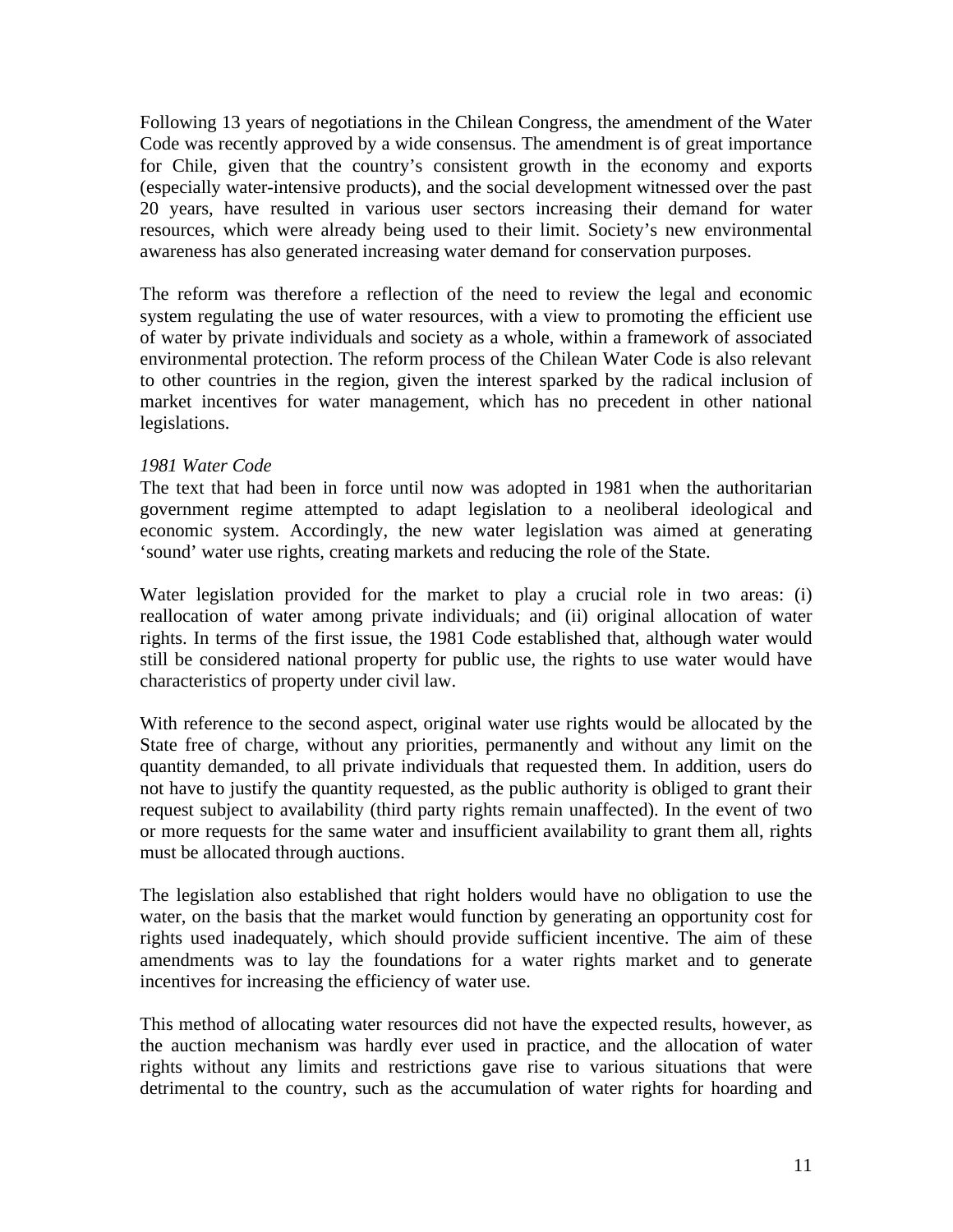speculation, as barriers to entry for competitors in various markets and in order to preclude allocation of water rights for those who really needed them.

One example was in the area of water rights for non-consumptive use (hydroelectricity), where 50,000 m<sup>3</sup>/second were requested, an amount that is out of all proportion to reality, given that it could not possibly be put to use during the present century. Another request committed the water resources for an area of 2.5 million hectares, thereby artificially preventing the allocation of water rights for other activities.

Notwithstanding such limitations, there is widespread national consensus regarding the benefits of using the market to reallocate existing water rights and the need to maintain the guiding principle of current water legislation, namely the establishment of property rights over water use rights to provide legal certainty to water-related investments and to enable the market to reallocate water resources.

In keeping with this, the draft reform proposed by the Executive was mainly aimed at resolving the obvious distortions generated by the original allocation of water rights, rather than at altering the essential characteristics of water use rights established by the Code.

#### *The reform process*

The Water Code reform was the subject of a long and difficult debate between what were publicly presented as completely opposing views. The origin of the debate lay in the purpose of the reform, which was to strike a balance (in the light of 21st century problems) between issues that were delicate for Chilean society and on which opinions were varied. This included the need to reconcile, in practice: water as a national property for public use with the guarantees of property rights over water use rights; economic incentives and competition with protection of the public interest; and the State's role in managing a complex resource so crucial to development with the promotion of private initiative and management transparency.

The difficulty in reaching agreement on such issues mainly resided in the production sector's mistrust and the ideological charge surrounding the government proposals which, beyond the specific reforms, were seen as a threat to private property. Another contributing factor was the widespread lack of familiarity with the specifics of water resources among many opinion leaders, which was often replaced by simplistic attitudes based on general economic principles that do not reflect the concrete reality of water management.

#### *Productive, environmental and social dimensions of water resources in the new legislation*

As stated above, the 1981 legislation had the merit of firmly incorporating the economic dimension and market incentives into water resources management. This was acknowledged in the text of the reform, and the Executive did therefore not propose amending the articles relating to the nature of water use rights. On many different occasions, the Government stated that free commercialization of water use rights tends to be an appropriate way of achieving more economically efficient water use and allocation.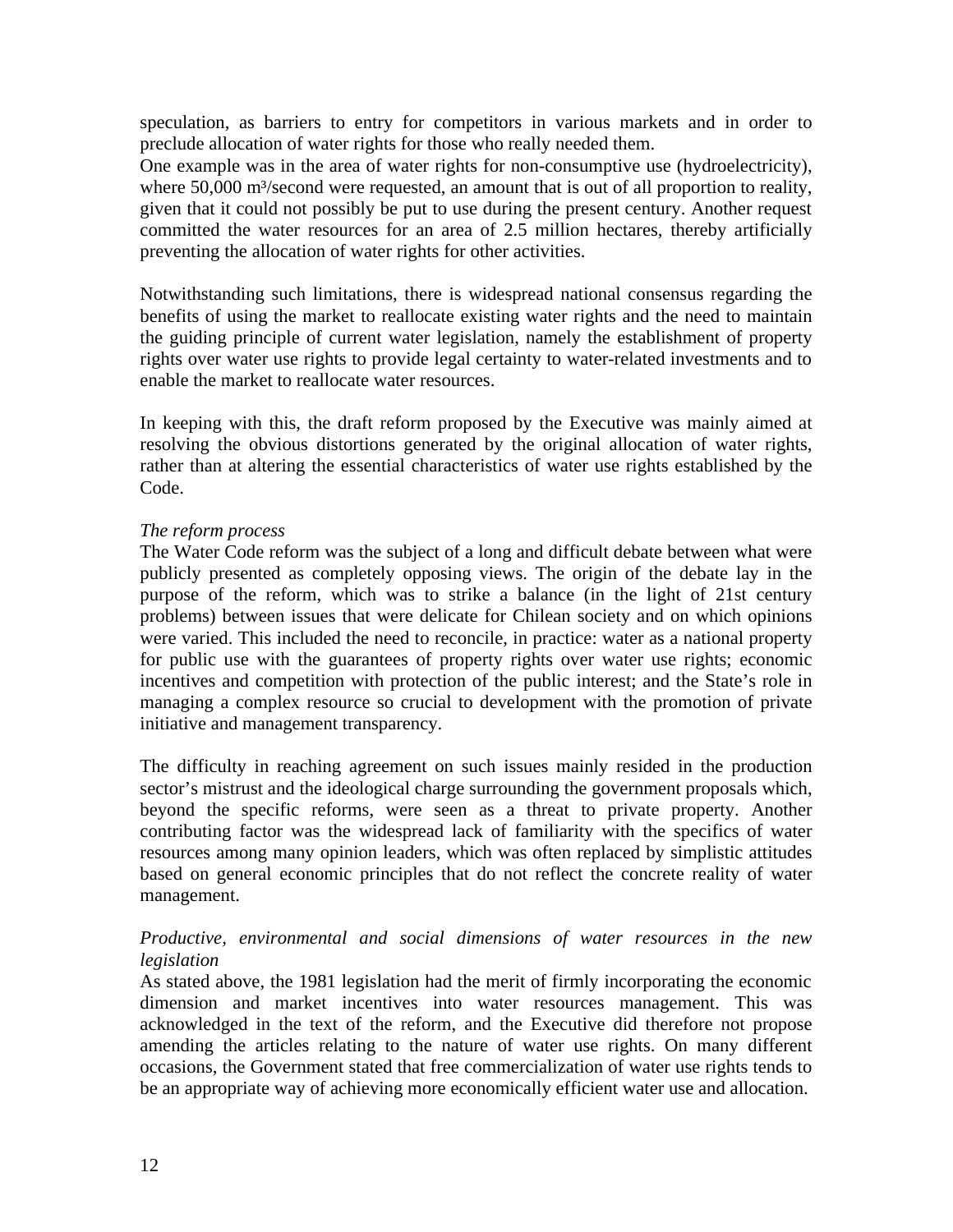The real challenge was therefore to reconcile these production benefits with the social and environmental aspects that were completely absent from the 1981 Water Code. It was also vital to enhance market incentives in those areas where they were completely applicable but not always fully applied in practice.

The aim was therefore to refine the current system and, while recognizing the latter's advantages, to ensure that the new legislation would strike a balance in terms of the following:

- Recognition by the Constitutional Court that the establishment of a water use right corresponds to the exercise of a regulated prerogative of the authorities, which may encompass all aspects of common interest associated with water as a resource; and that the rights of private individuals to access all kinds of goods under the private property system can only be enforced once the State has established the property to be appropriated (the water use right).
- Accordingly, as part of the process of establishing new water rights, the President has the authority to protect the public interest by excluding water resources from economic competition when they need to be reserved for public supply in the absence of other means of obtaining water or, in the case of non-consumptive rights, in the event of exceptional circumstances of national interest.
- Similarly, the legislation states that the DGA is obliged to consider environmental aspects in the process of establishing new water rights, especially in terms of determining ecological water flows and protecting sustainable aquifer management.
- Recognition of the social responsibility associated with private ownership of water use rights, which is understandable given that a private individual is being authorized to exclusively use economically and strategically important national public property. A licence fee must therefore be charged for unused water rights (not using water being at odds with a concession's *raison d'être*), to act as a deterrent against hoarding and speculation.
- It is also obvious that granting private individuals more water than they actually need for their activities compromises the public interest (and much more if the private individual engages in speculation). Rules have therefore been established to limit requests to genuine project needs. This means that all incoming requests will have to include an explanatory note (in a simple predetermined format) for applicants to explain (from certain volumes upwards) how the water will be used. The authorities have the power to limit the amount requested if this does not correspond to the intended use (on the basis of a pre-established table of uses and demands).
- Without prejudice to environmental considerations and the reserving of water resources in accordance with the public interest, the allocation criterion for choosing between various requests will tend to be strictly economic, in practice, given that it is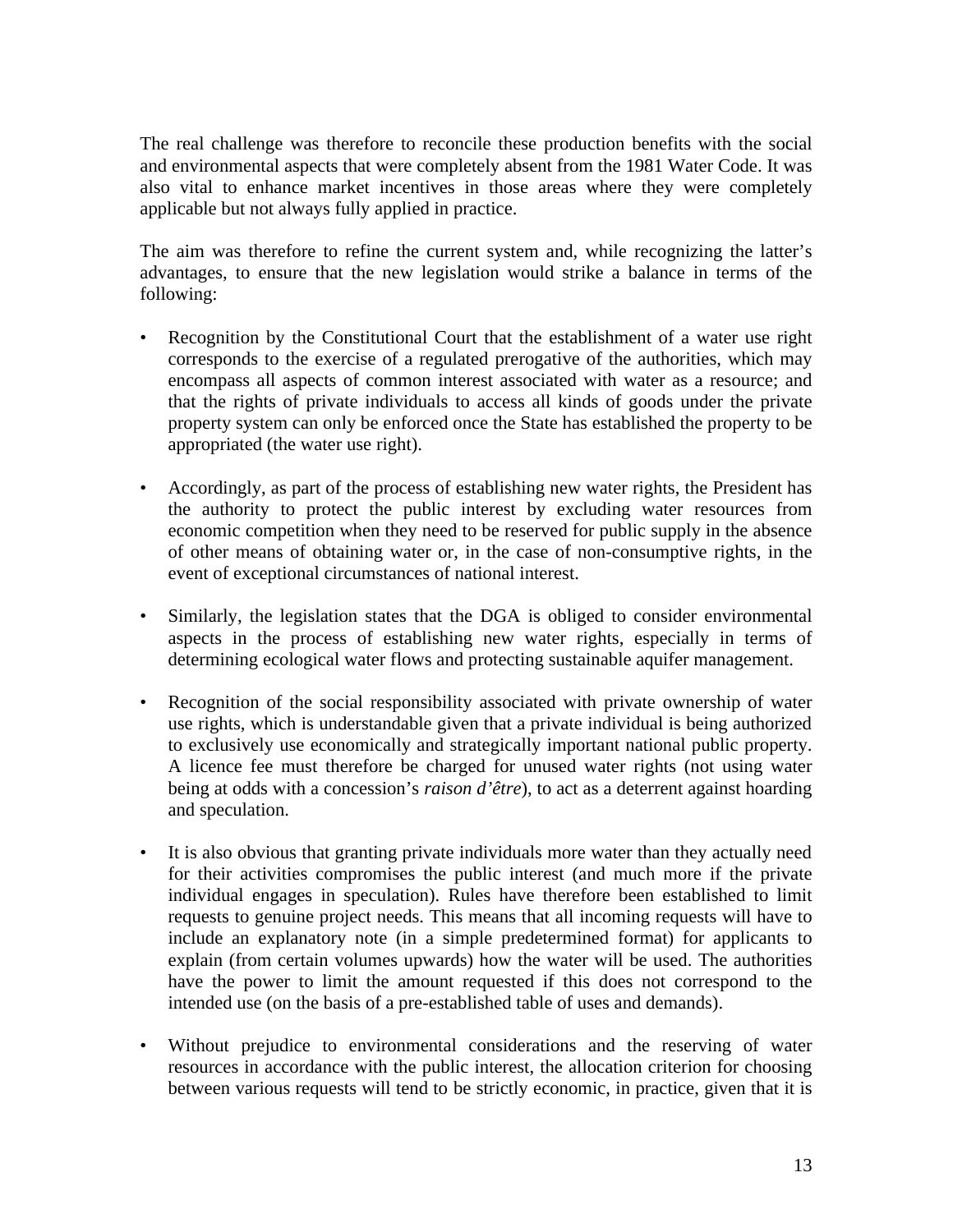in the country's interest to allocate scarce water resources to those activities with the highest productivity per cubic metre of water.

The reform therefore includes the need to increase levels of competition by increasing the number of cases involving allocation through bidding and improving levels of information and raising the number of participants. Unlike in other countries, there is a general consensus in Chile that it would be unwise to give preference to the requirements of a particular user sector, on the basis that this would encourage inefficiency and fail to signal to users the relative scarcity of the resource.

#### *Public and private roles*

The reform also provided an opportunity to review whether the provisions of the 1981 Code governing the steps private individuals could theoretically take to protect their interests were realistic, given that experience showed they were unable to implement such measures due to limited access to information and little opportunity to study the complex issues involved.

The reform remedies this and establishes various new obligations for the administration in terms of representing the common interest. For example, the administration has new authority to: directly prevent unauthorized construction of works in water courses, impose restrictions on aquifer exploitation in the interests of sustainability and generate databases of water rights as a way of promoting the creation of an active water market. The newly approved legislation also gives the State new powers in the event of critical situations such as drought.

The legal reforms also seek to strengthen the role of users by increasing the involvement of user organizations in public decisions. One example is users' participation in identifying water use rights for which licence fees should be charged and in creating a database of existing rights. The new legislation also broadens the scope of activity of private individuals by authorizing the creation of groundwater user organizations and granting legal personality to the country's many water communities.

In conclusion, now, with a State vision, a sound and stable balance has been achieved between the public interest and the rights of private individuals; between social and productive demands; and between both types of demands and environmental considerations. This balance is an accurate reflection of the development of Chilean society, and specifies realistic roles for the public and private sectors that are in keeping with the functioning of the economic system. In this sense, the reform cannot fail to contribute to the institutional framework of the water sector in terms of social support and governance. $10$ 

 $\overline{a}$ 

<sup>&</sup>lt;sup>10</sup> For information on the reform of the Water Code, visit the website of the DGA at  $\frac{http://www.dga.c]}{http://www.dga.c]}$ , and also that of the Library of the Chilean Congress at http://sil.congreso.cl/cgi-bin/sil\_proyectos.pl?876-09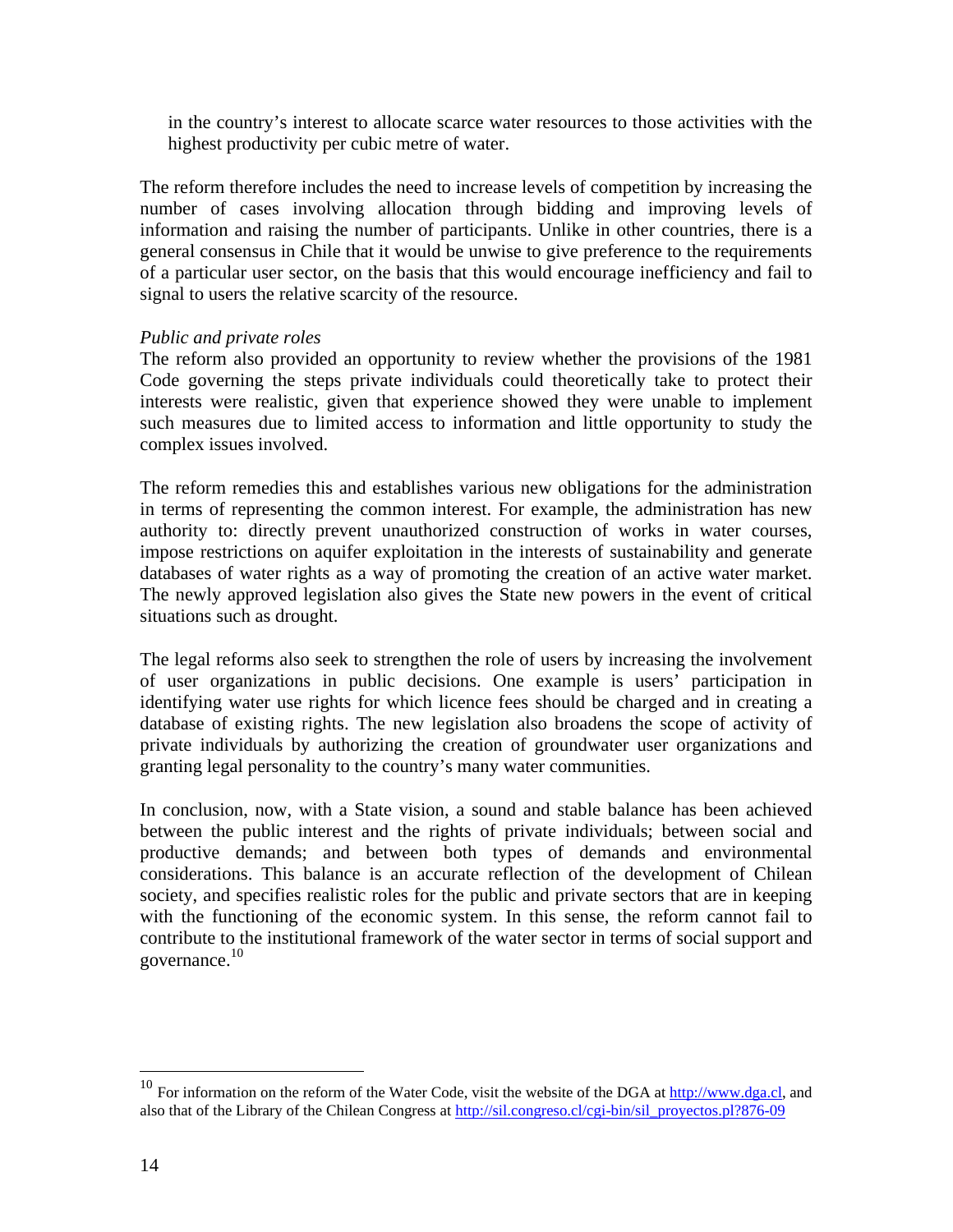# **IX. Mexico's Rio Grande water debt repaid<sup>11</sup>**

Harlingen, Texas -- A long-standing Rio Grande water debt that pitted drought-stricken South Texas farmers against Mexico appeared resolved recently when Texas Governor Rick Perry announced the debt was paid in full.

"Our farmers, ranchers and cities will have 100 per cent of the water they are entitled to, not just for the rest of this year, but for all of 2006," Perry said in a statement. "Now that the debt is paid, both countries must continue to work in good faith to meet the water demands of citizens on both sides of the Rio Grande for years to come."

A 1944 water-sharing treaty dictates that Mexico allow a certain amount of water from the Rio Grande and its Mexican tributaries to reach South Texas. In return, the United States releases Colorado River water to Mexico.

Mexico fell behind on its obligations in the 1990s, and at the height of a mutual drought owed the United States enough water to cover 1.5 million acres a foot deep. By 2002, some South Texas farmers were going under, seething as satellite photos showed lush green spots suggesting healthy Rio Grande irrigation in Mexico.

U.S. Senator John Cornyn of Texas, said Texas representatives ultimately had to pressure Washington and travel to Mexico to bring attention to the issue. "(It was) very, very, very tense," he said. "When you can't irrigate your crops it obviously has an impact on production... There was also the suspicion that water was not being released so farmers in Mexico could use it for their own crops – that would then be sold in the United States."

Earlier this year, Perry announced an agreement calling for the debt to be eliminated by 30 September 2005. It has now been officially eliminated. In March, Mexico transferred more than 210,000 acre-feet of water and began making additional water available. Mexico also made "paper transfers" of water already in jointly controlled reservoirs.

A study commissioned by Texas agricultural officials estimated that South Texas farmers lost the equivalent of \$1 billion because they were unable to irrigate their crops.

Abundant rains during the past few years helped Mexico repay the debt without having to tap its irrigation storage, which bothers Mercedes irrigation manager Jo Jo White. "This debt was basically paid off because of rainfall," White said. "They did not actually release any water to pay this deficit from the interior reservoirs. We are not convinced that the bigger problem had been solved."

White manages one of 17 irrigation districts that, along with a water supply company and 29 farmers, sued for damages of up to \$500 million from Mexico under the provisions of

1

 $11$  Based on an article at U.S. Water News Online. October 2005. http://www.uswaternews.com/archives/arcglobal/5mexiriox10.html